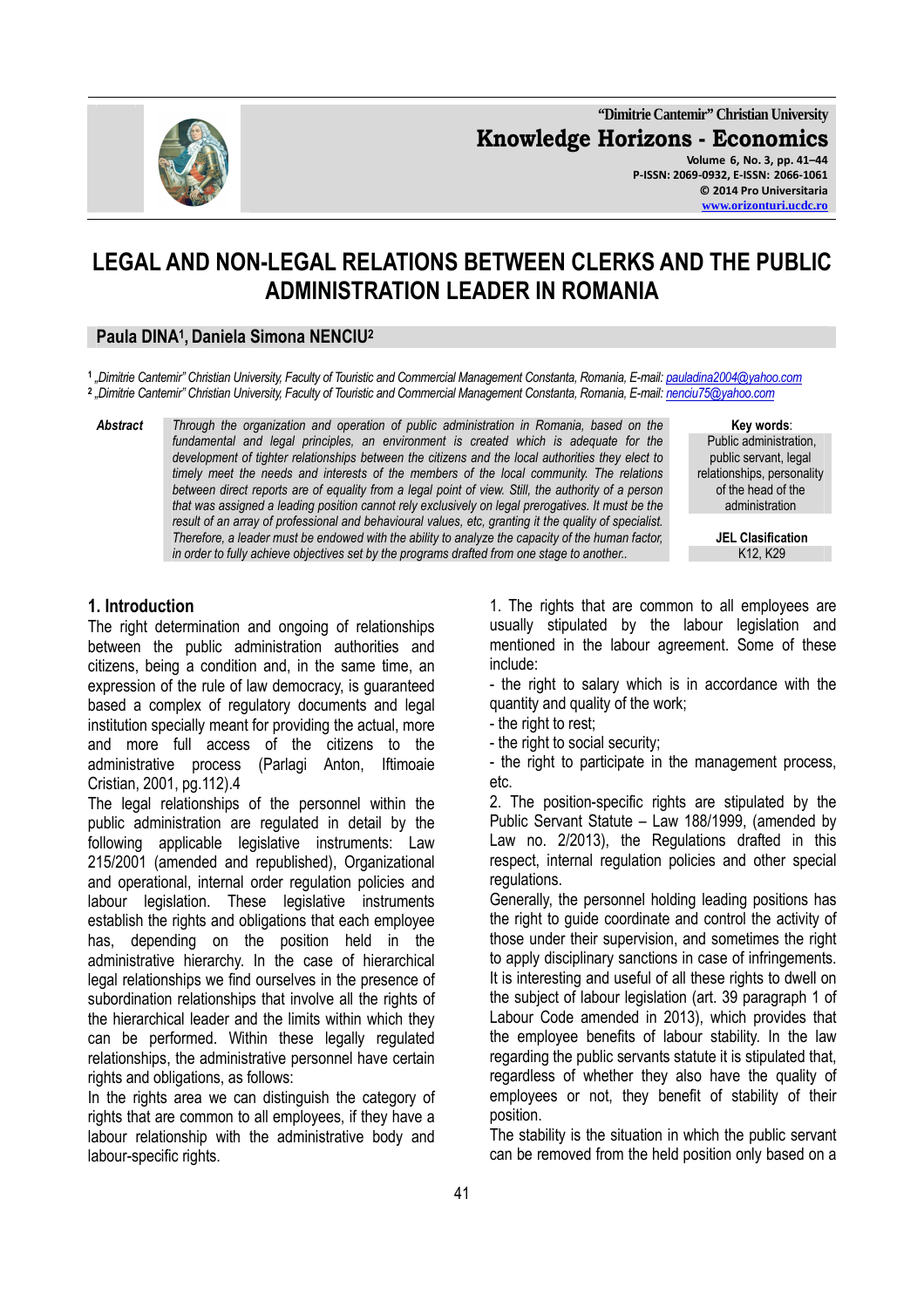disciplinary decision. The stable public servant can be transferred to another locality, but on a similar level position. Also, it is to be mentioned that civil servants can only be transferred only with their consent. In my opinion, stability is an intrinsic value for the public administration employee to be able to work efficiently under optimal conditions.

When such statements are made, one also considers the fact that working in the field of public administration, given its characteristics, is an extremely complex task that brings about numerous problems that need to be solved in due time, simultaneously with other problems deriving from the perspective programs prepared within the territorial units. Also, depending on the held hierarchical level, a large number of the employees working in the public administration perform coordination activities in the field, stimulating local initiative, in the sense of achieving a series of general interest global objectives at county level, cities and communes. All these, naturally imply a certain experience, a certain degree of assimilation of practical knowledge, characteristic to the problems implied by the application of certain legislative instruments, skills that can be achieved only under work stability conditions.

With respect to the obligations, one can distinguish between general obligations, that any employee has and position-specific obligations.

1. Common obligations for all employees are the same as the common rights known in the case of labour legislation, the collective labour agreement and the individual labour agreement. Such obligations include:

- prompt and accurate fulfilment of duties that fall under the employee's responsibility as per the labour agreement;

- comply with order and discipline regulations at the workplace;

- perform any activity as per their background and as required by the institution;

- observe all occupational safety regulations;

- ensure state and work-related classified information confidentiality, etc.

2. Position-specific obligations, just like the specific rights, are stipulated in the Public Servant Statute, the Operation and organizational regulation policies, Internal organizational regulation policies and other special regulations.

Generally, the administrative personnel is forced to comply with the dispositions given by the hierarchical supervisor. Moreover, this obligation derives from the principle of administrative hierarchy and there's no need for it to be mentioned expressly in any legislative instruments.

With respect to this obligation, if the public administration employee is forced to comply with an illegal order given by the superior, the specialty literature has reached the conclusion that the employee must comply with the order given by the competent hierarchical administrative servant. They can be hold harmless only if they notified his hierarchical superior in writing about the document's illegality (in the future it is considered introducing a conscience clause).

In this context, one must know if the county, city, town or commune secretary is obliged or not to countersign a decision of the administrative body, which they consider to be illegal. Currently, the secretary, since they are no longer an employee subordinated directly to the collegial body, no longer have this obligation, but must acknowledge and understand the illegality of that decision.

In Law 188/1999 on the Public servants statute,( amended in 2013), it is stated that any public servant is forced to comply with the orders and instructions of the hierarchical superiors, except those cases when these are obviously illegal, or can harm the fundamental rights and liberties of an individual (Preda Mircea, 2006, p. 193).5 In such cases, the public servant has the obligation to inform, in writing, the management about the reason for their refusal to comply with the given order or task.

Only in the case of "inexistent documents" the subordinated public servant can refuse to comply, even without prior notice in writing.

For certain categories of public servants the law stipulates other specific obligations that aim at protecting the prestige of the institution; for instance, those elected for the management of local public administration who do not have only a legal, but also a moral obligation to have an appropriate behaviour at their workplace and in the society.

There are a number of other obligations that are unitarily regulated by the statute adopted by the Parliament of Romania. For example: the interdiction to participate as associate or to be a member of the Board of directors of any company.

### **2. Non-legal relationships among public servants. profile and personality of the leader**

The relationships established between public administration authorities and citizens may be: cooperation - collaboration relationships, public service use relationships – so, administration service performance for citizens and authority relationships – or citizen subordination to the public administration body. Studying these types of relationships, one can observe the importance of a systematic connection between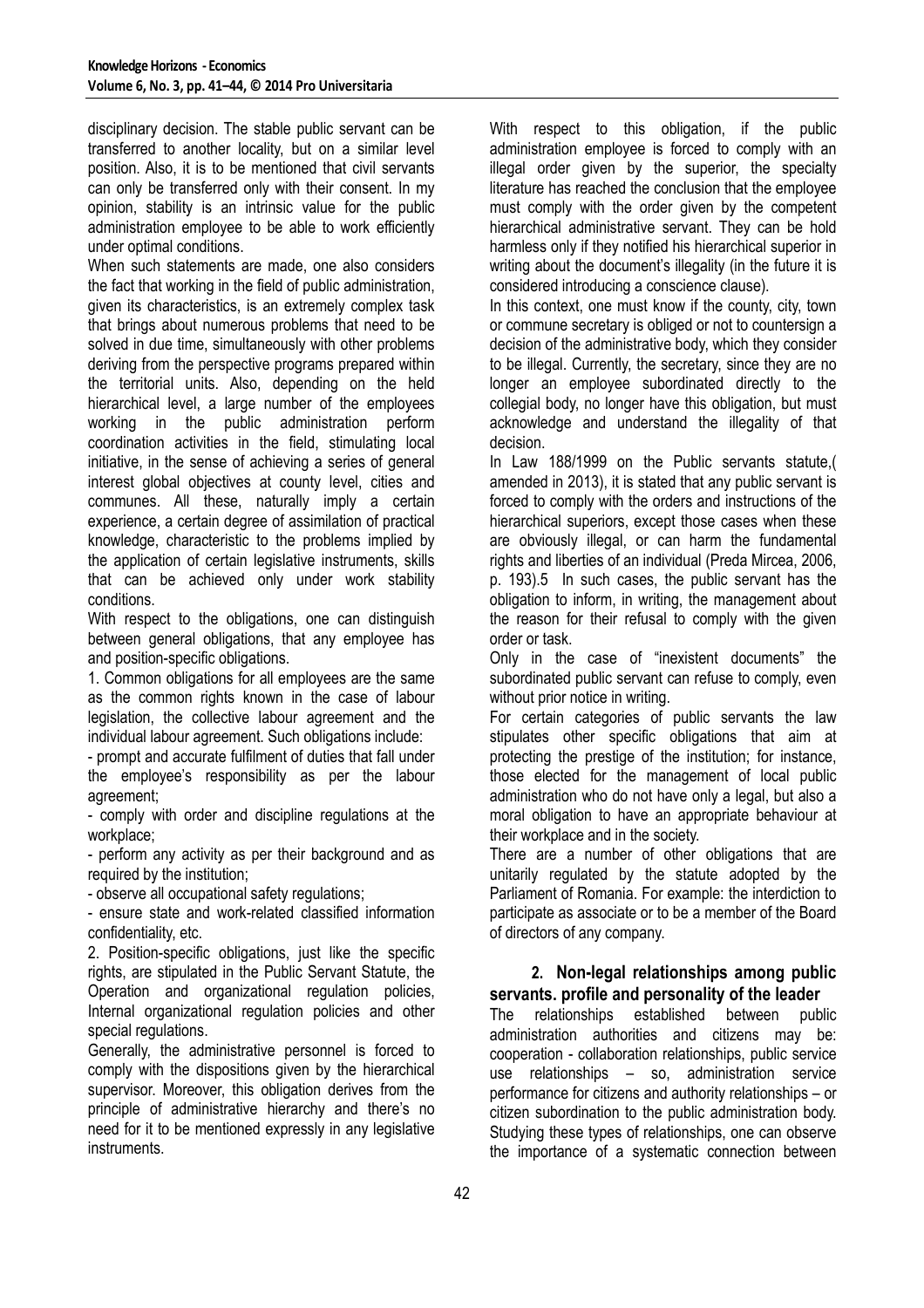citizens and administration (Iorgovan Antonie, 2005, p. 234)2.

 From a legal point of view, relationships between subordinates are based on equality. However, outside the legal area, the administration sector pays an increasing attention to informal relationships among the public servants situated on the same administrative hierarchical level.

The hierarchical position of the public servant has priority on the list of factors that can be seen as organizational obstacle in the path of communication. The hierarchical position of the public servant and the execution of a management position (not necessarily hierarchically superior) are more or less inside what the psychologists call "the syndrome of power". The possibility to manage a group of people, regardless of its size, can sometimes lead to authoritarian tendencies, superior mentalities and behaviours with elements of roughness. Eventually, the control over these attitudes is ensured by the standard of culture of the subject, which provides them with the premises of a dialogue which is not shadowed by pride or desire to look superior.

In this sense, it is of no relevance to approach also the limit term, occurring sometimes in interpersonal communication, especially in dialogue. Not any discussion, replies exchange stand for an authentic dialogue meant for spiritual enrichment or for a problem solving. They are crossed lines that passing among others, without meeting and influencing each other, resembling to contradictory monologues. The explanation consists of the fact that people get into dialogue only when the partner has similar ideas with their own.

This is why the public servant must treat his subordinates so that they see them as being sensitive to their aspirations, ideas and suggestions; they must impose trust through their attitude and behaviour and they must respect the people that they are working with. Trust in employees is manifested by assigning various tasks to them, not by performing frequent and rigorous inspections (Bălan Emil, 2000, p.195)1.

The activity of the behaviour and even of the public administration body is the result of connected or concerted operations performed by all the members of the team. In order for this result to be as adequate as possible, there's a need for cooperation among all those making up the administrative compartment or body. And such collaboration is impossible unless the team shares excellent collaboration relationships. In case of conflicts among the members of the group, the consequences might influence the entire activity of the group.

This is the reason why there's a need for a conscious action aiming at the creation of a collaboration-based environment between the employees of the same administrative body.

In order to create such a collaboration environment among all the employees of the same administrative body, the authority and the personality of the leader are truly important.

It is widely accepted that a leader performs a guiding and harmonizing role regarding the individual activities.

In order to accomplish such mission the leader is granted a certain authority. The authority is an individual or organization's attitude to influence or determine the others obey an ordered rule.

The authority of a person may be, firstly, the result of the legal prerogatives which have been granted to that person. The legal authority is obtained when the person has been assigned the position and it is lost when the administrative leader is replaced from the managing position. Legal prerogatives are granted by another person, and they are not related in any way to the internal structure of the person.

The authority of a person, who has been assigned a management position, cannot be based exclusively on legal prerogatives. The authority of the administrative leader shall also be based on an intrinsic and personal value. This shall be the result of an assembly of professional and behavioural values, etc., which will grant them the quality of specialist. With regards to this quality, there are at least two fundamental problems that arise:

what field should an administrative leader specialize in?

how can they stay up to date with respect to administration, given the current conditions and the dynamism of the legislation?

I believe that the answer to the first question depends on the hierarchical level that the leader holds. If a leader holds a lower level on the administrative hierarchy, they shall use the specialty knowledge of the team under their supervision. A head of department, for instance, shall be fully aware of the technical problems that their department is facing. In exchange, the higher level the leader holds a on the social hierarchy, the less they will use the specialty knowledge of some narrow fields and they will have to use their knowledge in the field of organization and management, decision theory, as well as administration theory.

There are two ways for a leader to keep their status of specialist.

First, perfect and self-perfect the capacity to remember the essentials, and the selection ability. The leader must not and cannot burry themselves under the pile of complex information, they must create a wide spectrum